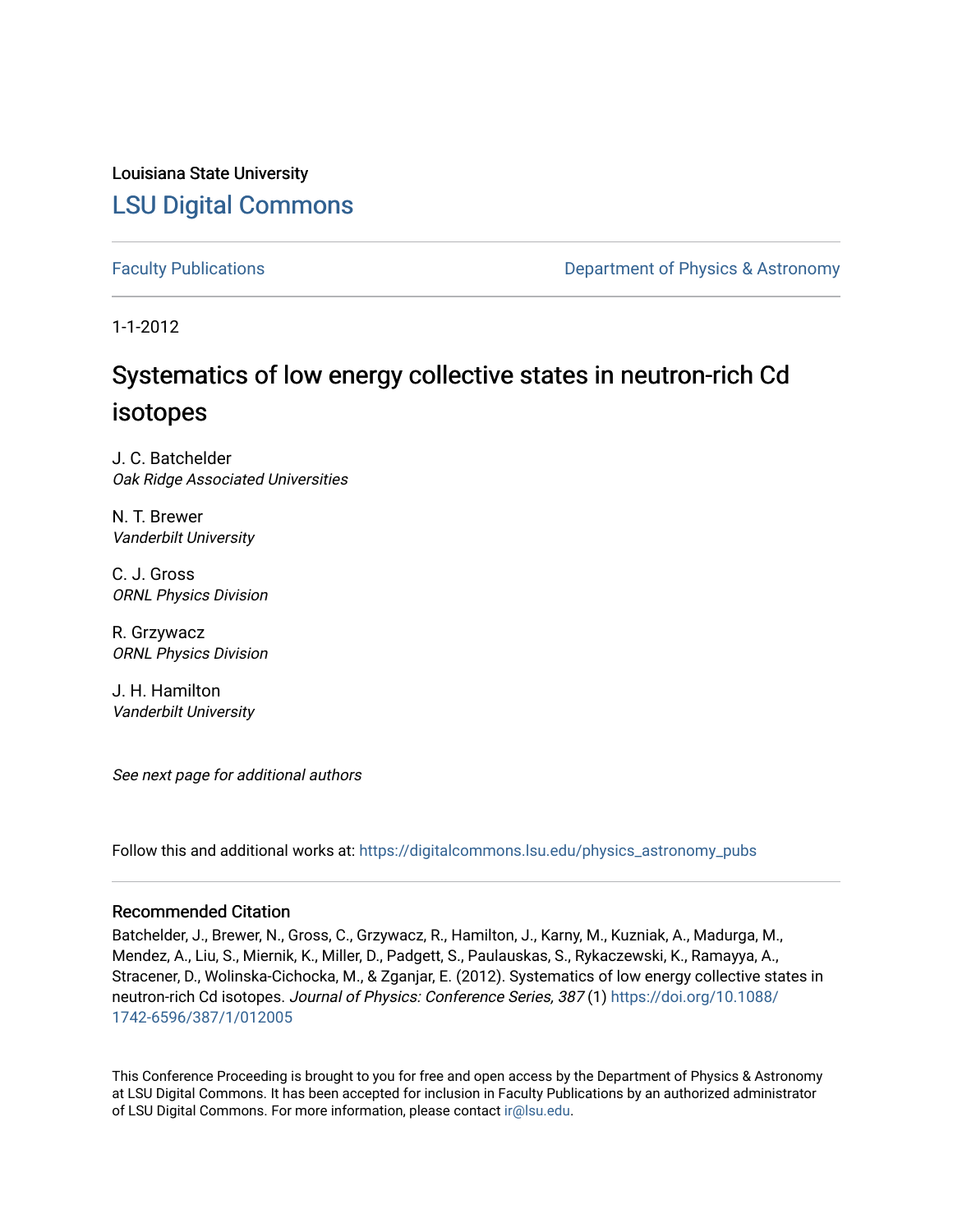## Authors

J. C. Batchelder, N. T. Brewer, C. J. Gross, R. Grzywacz, J. H. Hamilton, M. Karny, A. Kuzniak, M. F. Madurga, A. J. Mendez, S. H. Liu, K. Miernik, D. Miller, S. W. Padgett, S. V. Paulauskas, K. P. Rykaczewski, A. V. Ramayya, D. W. Stracener, M. Wolinska-Cichocka, and E. F. Zganjar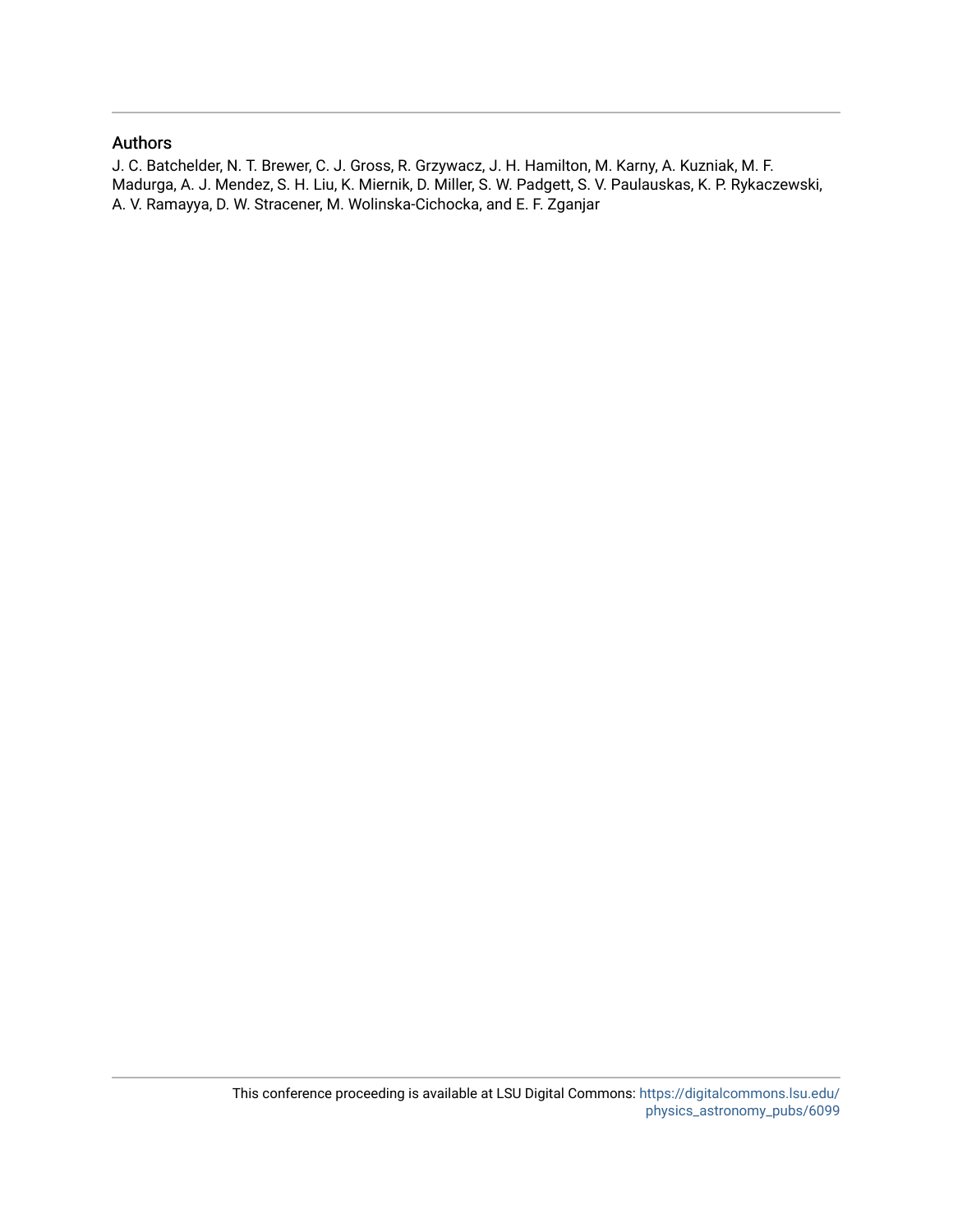### **OPEN ACCESS**

# Systematics of Low Energy Collective States in neutron-rich Cd Isotopes

To cite this article: J C Batchelder et al 2012 J. Phys.: Conf. Ser. **387** 012005

View the [article online](https://doi.org/10.1088/1742-6596/387/1/012005) for updates and enhancements.

## You may also like

- [Direct Observation of Energy Distribution](https://iopscience.iop.org/article/10.1149/MA2016-02/35/2275) [of Interface States at SiO](https://iopscience.iop.org/article/10.1149/MA2016-02/35/2275)<sub>2</sub>[/4H-SiC](https://iopscience.iop.org/article/10.1149/MA2016-02/35/2275) **[Interface](https://iopscience.iop.org/article/10.1149/MA2016-02/35/2275)** Yoshiyuki Yamashita, Ryu Hasunuma, Takahiro Nagata et al.
- [Extracellular matrix micropatterning](https://iopscience.iop.org/article/10.1088/1361-6439/ab419a) [technology for whole cell cryogenic](https://iopscience.iop.org/article/10.1088/1361-6439/ab419a) [electron microscopy studies](https://iopscience.iop.org/article/10.1088/1361-6439/ab419a) Leeya Engel, Guido Gaietta, Liam P Dow et al.
- [\(Invited\) First-Principles Study on Electron](https://iopscience.iop.org/article/10.1149/MA2016-02/27/1816) [Conduction at 4H-SiC\(0001\)/SiO](https://iopscience.iop.org/article/10.1149/MA2016-02/27/1816)<sub>2</sub> **[Interface](https://iopscience.iop.org/article/10.1149/MA2016-02/27/1816)** Tomoya Ono, Christopher Kirkham and Shigeru Iwase -

The Electrochemical Society<br>Advancing solid state & electrochemical science & technology 242nd ECS Meeting **Submit your abstract** Oct 9 - 13, 2022 · Atlanta, GA, US Abstract submission deadline: April 8, 2022 Connect. Engage. Champion. Empower. Accelerate. **MOVE SCIENCE FORWARD** 

This content was downloaded from IP address 130.39.62.114 on 03/03/2022 at 15:34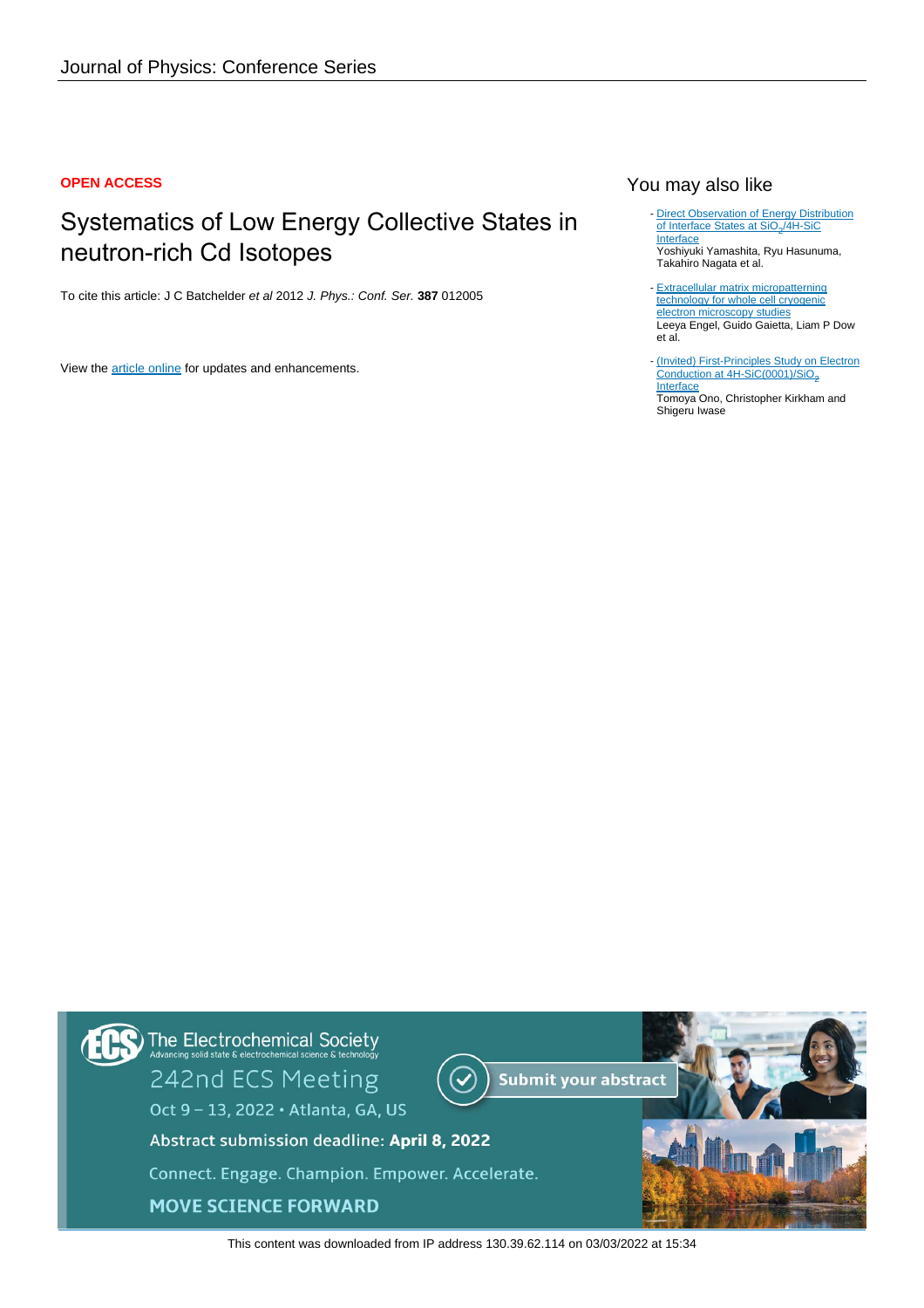# **Systematics of Low Energy Collective States in neutron-rich Cd Isotopes**

**J** C Batchelder<sup>1</sup>, N T Brewer<sup>2</sup>, C **J** Gross<sup>3</sup>, R Grzywacz<sup>3,4</sup>, J H Hamilton<sup>2</sup>, M  $\mathbf{Karny}^{3,5}$ , A  $\mathbf{Kuzniak}^5$ , M F  $\mathbf{Madurga}^4$ , A J  $\mathbf{Mendez}^3$ , S H  $\mathbf{Liu}^1$ ,  $\mathbf{K}\mathbf{Miernik}^3$ , D  $\mathbf{Miller}^4$ , **S W Padgett<sup>4</sup>, S V Paulauskas<sup>4</sup>, K P Rykaczewski<sup>3</sup>, A V Ramayya<sup>2</sup>, D W Stracener**<sup>3</sup> , **M Wolinska-Cichocka**3,5 , **and E F Zganjar**<sup>6</sup>

<sup>1</sup> UNIRIB/ Oak Ridge Associated Universities, Oak Ridge TN 37831, USA

<sup>2</sup> Vanderbilt University, Nashville TN 37235, USA

<sup>3</sup> Physics Division, Oak Ridge National Laboratory, Oak Ridge TN 37931, USA

4 University of Tennessee, Knoxville TN 37996, USA

5 Oak Ridge Associated Universities, Oak Ridge TN 37831, USA

6 Louisiana State University, Baton Rouge, LA 70803, USA

E-mail: batchelderjc@ornl.gov

**Abstract.** It has been shown that there are significant deviations from the expected  $U(5)$ dynamical symmetry for  $^{110,112,114,116}$ Cd. However, there is very significant mixing with intruder states in this region. In this paper, we investigated states in the heavier 120,124,126Cd populated via beta decay. These nuclei exhibit similar patterns to the lighter Cd isotopes even though the intruder states are much higher in energy.

## **1. Introduction**

Up until recently, the neutron-rich even-even Cd isotopes  $110-114$ Cd are often cited as textbook examples [1,2] of vibrational nuclei and the best examples of U(5) symmetry. Nuclei that are close to the limits of U(5) symmetry would be expected to exhibit harmonically spaced multiphonon states. In the case of the Cd isotopes. This picture is complicated by low-lying intruder states (caused by the elevation of 2-protons across the  $Z = 50$  shell gap) which at the proton mid-shell are in the same energy region as the 2-phonon states. As such, the lowest lying levels in the neutron-rich even-even Cd isotopes have energies that resemble an anharmonic vibrator coupled to 2-proton intruder states.

The experimental signature of these N-phonon states is a strong preference for decay of a N-phonon state to the (N-1)-phonon states over other lower energy states. The contribution of the intruder states to the B(E2) values of the transitions from the N-phonon states can be accounted for by calculations in the IBM-2 framework [3,4].

Previous studies have reported candidates for the 3-phonon states in  $^{110}$ Cd [5],  $^{112}$ Cd [3],  $^{116}$ Cd [6],  $118$ Cd [7] and  $120$ Cd [8]. However, this simple picture was shown to be at odds with the experimental data for the cases of  $110,112,114$ Cd [4,9] and  $116$ Cd [10] where it was demonstrated that while the 6<sup>+</sup>, 4<sup>+</sup> and  $3^+$  states decay as expected, the previously proposed  $0^+$  and  $2^+$  candidates for the three-phonon quintuplet are not in agreement with IBM-2 calculations. The disagreements with calculations can not be due to experiments simply missing the transitions, as the nuclei <sup>110,112,114,116</sup>Cd have all been studied by a variety of methods with very high statistics.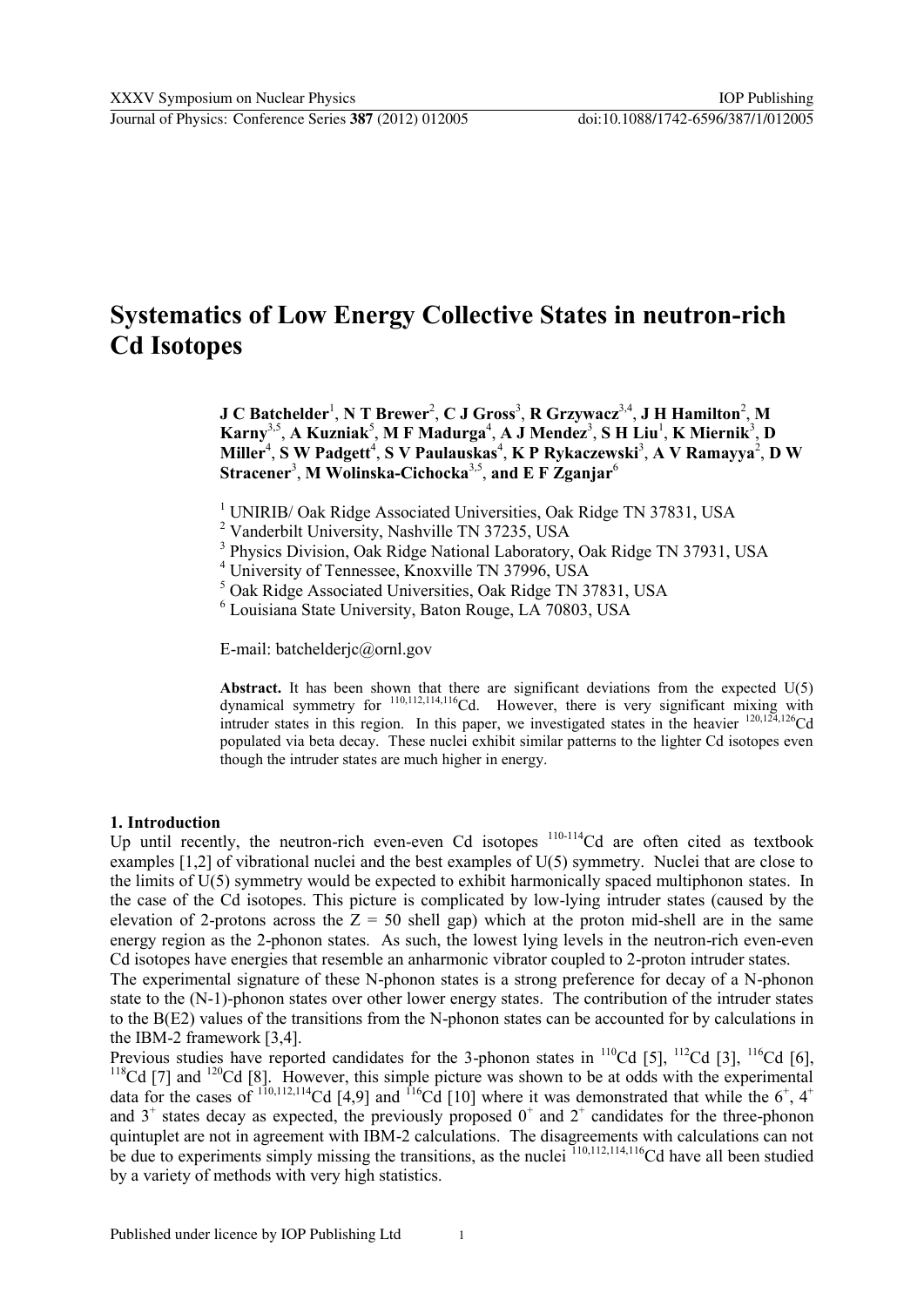This discrepancy in the decay of the suggested three phonon  $0^+$  and  $2^+$  states with the U(5) description is a consistent feature in all the well-studied even-even neutron-rich Cd nuclei. Figure 1 shows the decays of the  $0^+$  and  $2^+$  members of the reported 3-phonon quintuplet for 112Cd [11],  $^{114}$ Cd [12],  $^{116}$ Cd [10], and <sup>118</sup>Cd [8]. None of these nuclei decay as expected in a vibrational picture.



**Figure 1.** Comparison of the decays of the  $0^+$  and  $2^+$  members of the three phonon levels in <sup>112,114,116,118</sup>Cd. Relative B(E2)s are shown. The intruder states are circled for clarity.

It is well established that as one moves away from the neutron mid-shell the energy of the intruder states would be expected to rise. If the explanation for the discrepancy between observed decays of the candidate 3-phonon states and those expected from IBM-2 calculations at least partially arises from mixing with intruder states, the picture should become more clear the further from neutron midshell. A systematic study of these nuclei is therefore needed to fully understand what is happening in the neutron rich Cd nuclei. In particular, how well does this relatively simple model describe the lowlying levels in the neutron-rich even-even Cd nuclei? With this as our motivation, we have remeasured the low energy states in  $^{120,122,124,126}$ Cd via the beta decay of  $^{120,122,124,126}$ Ag.

#### **2. Experimental Method**

Silver-120,122,124,126 were produced via the proton-induced (40 MeV) fission of  $^{238}$ U at the Holifield Radioactive Ion Beam Facility (HRIBF) in a plasma ion source and then transported to a moving tape collector. At the HRIBF, there are two locations available for these types of experiments. The first is the On-Line Test Facility (OLTF) (formally called UNISOR) which is connected to an online mass separator ( $\Delta m/m \sim 2000$ ). The 40 MeV protons delivered to this facility are from the 25MV tandem and have an administrative beam current limit of 50 nA. The second involves 50 MeV protons of up to 20  $\mu$ A from the ORIC cyclotron. The beam is then separated with a high resolution  $(\Delta m/m \sim 10,000)$  magnet and delivered to the LeRIBSS (Low-Energy Radioactive Ion Beam Spectroscopy Station) detector array. The experiment presented herein for the decay of  $^{120}$ Ag was performed at the OLTF separator, and the experiments on <sup>122,124,126</sup>Ag are from the ORIC/LeRIBSS setup. Results are presented from the  $^{120,124,126}$  Ag decays, while results from  $^{122}$  Ag will be presented in a future paper [13].

The detector setup at the OLTF is the CARDS array (Clover Array for Radioactive Decay Spectroscopy), which consisted of three segmented-clover Ge detectors and a Si conversion-electron spectrometer. The clover detectors were mounted in a close geometry surrounding the tape forming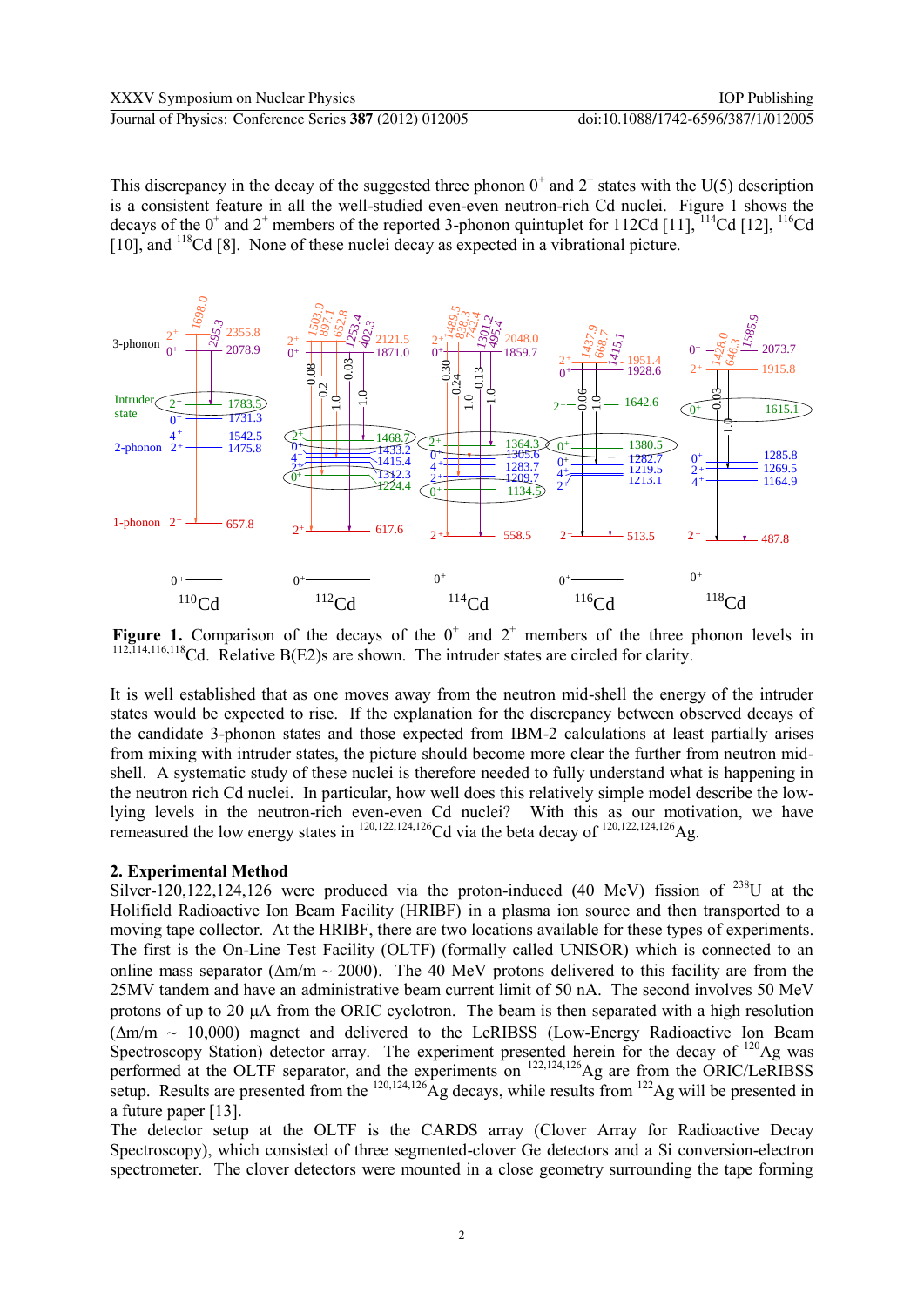three sides of a square  $\sim$ 10 cm per side. The data acquisition system utilized in this work was a digital spectroscopy system based on DGF-4C modules (produced by X-ray Instrumentation Associates). These modules incorporate 40 MHz flash ADC's, and serve as a replacement for amplifiers, discriminators, conventional ADC's and TDC's. There were two sets of data taken. The first set of data was taken in "take-away" mode where the beam is collected in the center of the detector array, and the tape is moved every three seconds to remove longer-lived contaminants and daughter products. This setting was the bulk of the run with a total of  $\sim$  75 hours of data taken. In the second set of data (of  $\sim$  5 hours), the beam was collected  $\sim$  30 cm in front of the Ge-detectors and then moved into the center of the array. The tape was moved every three seconds with a tape transport time of  $\sim$ 800 ms. This setting was used primarily to measure half-lives and resulted in a very reduced rate of



**Figure 2.** Low energy levels in  $^{120}$ Cd populated in the beta decay of  $^{120m,gs}$ Ag.

At LeRIBSS the detector setup was similar, except there were four segmented clover Ge detectors, and two plastic scintillators in the CARDS setup. The electronics used were the PIXIE-16 modules [17] which are a newer, faster version of the DGFs. Due to the very short half-lives involved, the activity was collected in the center of the array. In order to measure half-lives, the beam was pulsed via electrostatic plates. The total tape cycle used for these measurements is 3 seconds, with the beam on for the first 2 seconds, and then turned off for one second to allow the half-life measurement.

Overall, very high statistics (more than a factor of 50 larger than previous in all cases) were collected for these nuclei compared to previously published results. The number of events observed in the  $2^+$ <sub>1</sub> 0<sup>+</sup> transition were <sup>120</sup>Ag: 1e8, <sup>122</sup>Ag: 1e6, <sup>124</sup>Ag: 6e5, and <sup>126</sup>Ag: 1e5.

## **3. Experimental Results**

## *3.1. <sup>120</sup>Ag*

The beta decay of <sup>120</sup>Ag was first reported by Fogelberg *et al.*, [18]. In that work, 6  $\gamma$ -rays from 5 levels in  $^{120}$ Cd were measured from the decay of two isomers of  $^{120}$ Ag. The most recently published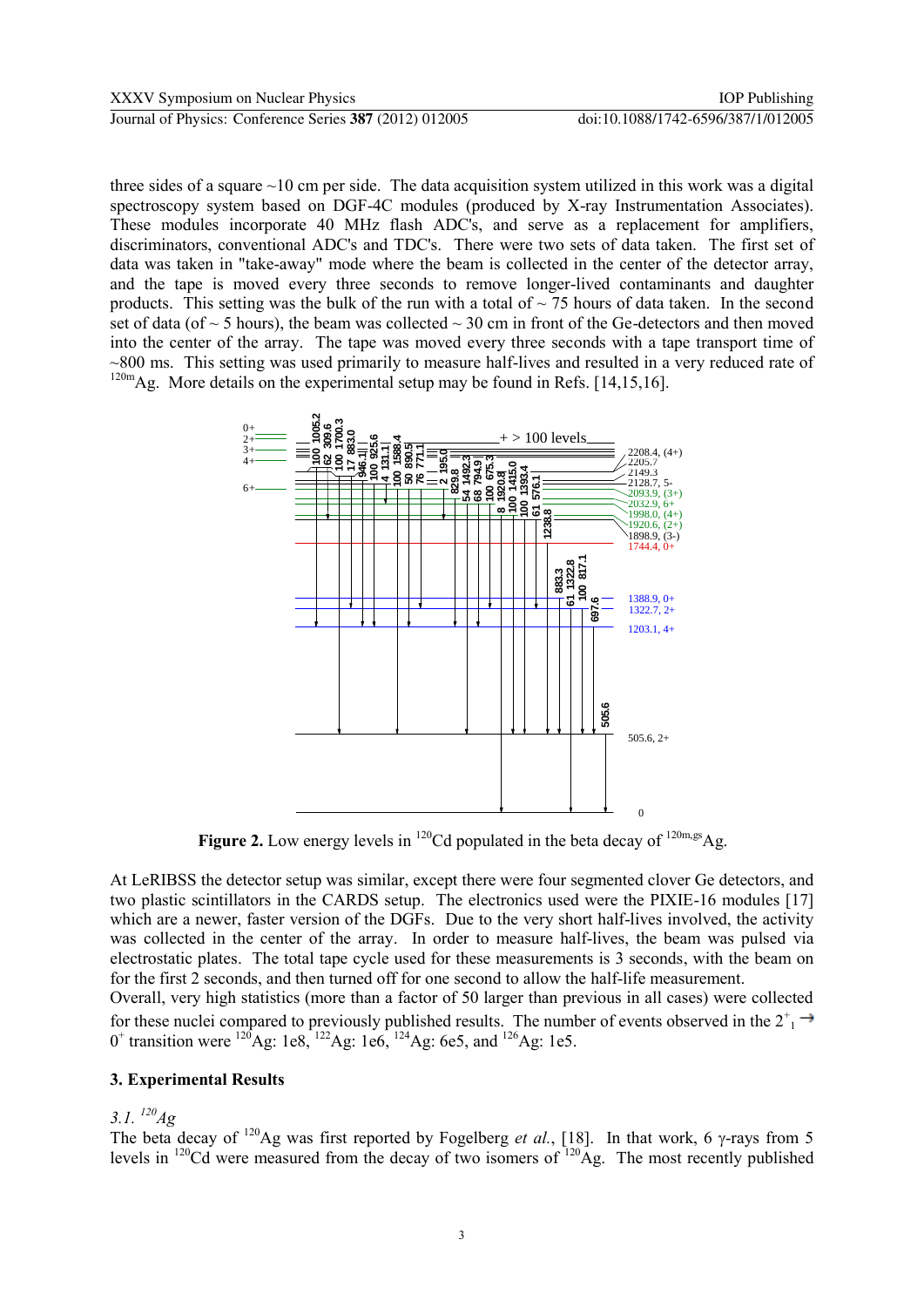work by Wang *et al.*, [8] increased this to 62  $\gamma$ 's depopulating 26 levels. Four of these levels 1899.0  $(3^+)$ , 1920.5  $(2^+)$ , 1997.9  $(4^+)$ , and 2032.8  $(6^+)$ , were assigned as candidates for three-phonon states in that work. Of these levels, the  $6^+$  and  $4^+$  decay as expected with a strong preference for decay to the 2-phonon states, but the  $2^+$  and  $3^+$  states do not. The assigned  $(3^+)$  state at 1899.0 keV decays only to the  $2^+$  2-phonon state but not the expected  $4^+$  2-phonon state. Previous experimental work based on  $124$ Sn(d, <sup>6</sup>Li) had assigned this state as 3<sup>-</sup> [19]. The 2<sup>+</sup> identified as a 2-phonon state in that work decays only to the  $2^+$  1-phonon state. No candidates for a 3-phonon  $0^+$  state were reported.



In the current work, a grouping of nine states (1898.9, 1920.6, 1998.0, 2032.9, 2093.9, 2128.7, 2149.2(new), 2205.7(new), and 2208.4 keV) between 1899 and 2208 keV were observed (see Figure 2). Of these, this work supports the  $J^{\pi}$  assignments from previous work for 1920.6 (2<sup>+</sup>), 1998.0 (4<sup>+</sup>), 2032.9 (6<sup>+</sup>), 2128.7 (5<sup>-</sup>), and 2208.4 (2<sup>+</sup>). The state at 2093.9 was assigned  $2^+$  in Ref [20] based on a reported transition to the  $0^+$  ground state. No evidence of this transition is present in the current work either in singles or coincidence with the gammas feeding this state. This state feeds the levels at 505.6  $(2^+)$ , 1203.1  $(4^+)$ , and 1322.7  $(2^+)$ . We therefore assign a J<sup> $\pi$ </sup> of 3<sup>+</sup> to this state. We also adopt the 3<sup>-</sup> value for the 1898.9 keV state from Ref [19]. The two new states at 2149.2 and 2205.7 keV likely have  $J^{\pi}$  of  $2^{+}$  or  $4^{+}$ , however, neither decays in a manner consistent with the systematics of the lighter Cd "3-phonon states".



**Figure 4.** Coincidence with the 1580.0 keV transition that feeds the 1920.6 keV  $2^+$  two-phonon state. The expected  $2^+_3 \rightarrow 0^+_{2}$ ,  $2^+_3 \rightarrow 2^+_2$  and  $2^+_3 \rightarrow 4^+_1$  transitions are clearly absent (see inset).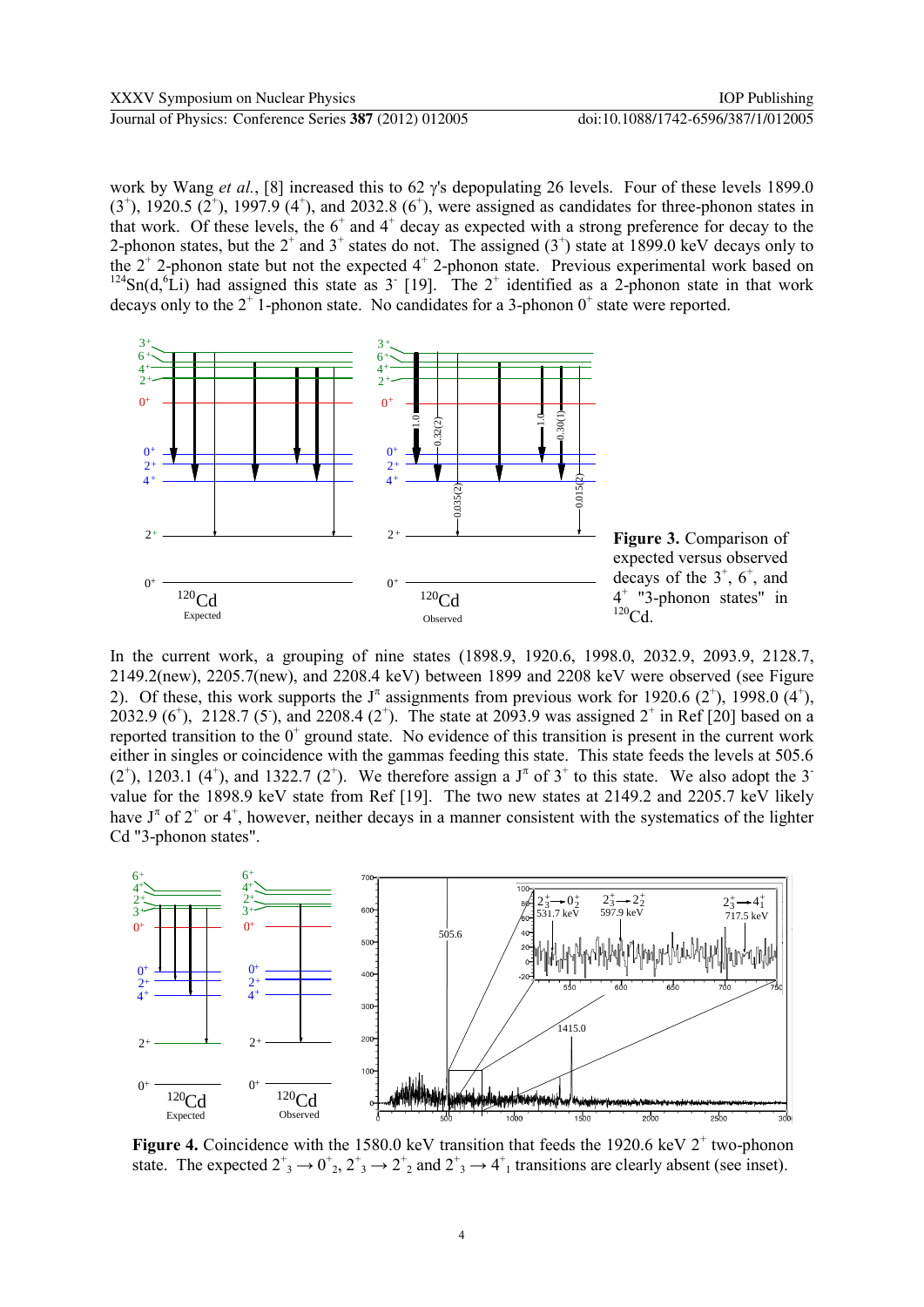We assign the states at 1920.6  $(2^+)$ , 1998.0  $(4^+)$ , 2032.9  $(6^+)$ , and 2093.9  $(3^+)$  as "3-phonon states" in <sup>120</sup>Cd. No candidates for the 0<sup>+</sup> member of the quintiplet were observed in the data. The  $3^{\dagger}$ ,  $4^{\dagger}$ , and  $6^{\dagger}$ states decay in a manner consistent with that of a 3-phonon state. Figure 3 shows a comparison of experimental relative B(E2)s versus the expected decay of  $3^+$ ,  $6^+$  and  $4^+$  multiphonon states. All three of these states decay as expected.

The  $2^+$  state is only observed to decay to the 1-phonon  $2^+$  state. A  $2^+$  member of the three-phonon quintuplet would be expected to strongly decay to all three two-phonon states  $(4^+, 2^+, 0^+)$  and weakly to the  $2^+$  one-phonon state. Figure 4 show the spectrum coincident with a 1580.0 keV transition that feeds the state. In this spectrum, the expected  $2^+_3 \rightarrow 0^+_2$ ,  $2^+_3 \rightarrow 2^+_2$  and  $2^+_3 \rightarrow 4^+_1$  transitions are clearly absent. In these data, no suitable candidates for a  $0^+$  state in this energy region were observed.

## *3.2. <sup>124</sup>Ag*

Previous work (via the beta decay of <sup>124</sup>Ag [21], and a <sup>238</sup>U( $\alpha$ , fy ) study [22] resulted in the discovery of a total of 16 states and 26 gammas (with spins up to  $12^+$ ). Of these, positive parity states at 613  $(2^{\dagger})$ , 1385  $(4^{\dagger})$ , 1428  $(2^{\dagger})$ , 1915  $(3^{\dagger}, 4^{\dagger})$ , 1924  $(4^{\dagger}, 3^{\dagger})$ , 1978  $(2^{\dagger})$ , and 2139  $(6^{\dagger})$  are in the energy range that multi-phonon states would be expected. Notably absent are any states assigned as  $0^+$  (either intruder or phonon state.



**Figure 5.** Low lying levels in  $124\text{Cd}$  showing a grouping of states between 1900 keV and 2150 keV that are possible three-phonon states. Relative B(E2)s are shown.

The  $0^{\dagger}_2$  state would be expected to have a transition de-exciting to the  $2^{\dagger}_1$  state with an energy ~700-900 keV. In addition, this state in all the lighter even mass Cd isotopes is only weakly fed (if at all) from above. Only one peak (960.3 keV) close to the expected energy is coincident with the  $2^+$ <sub>1</sub> 613.5 keV state and nothing else. We therefore assign this state at  $1573.5$  as  $(0^{\dagger}_{2})$ . Many other new levels have been added to the decay scheme from this work, including 8 levels grouped in the energy region where a three phonon quintuplet would be expected (see Figure 5). The two levels at  $1844.6(5)$  and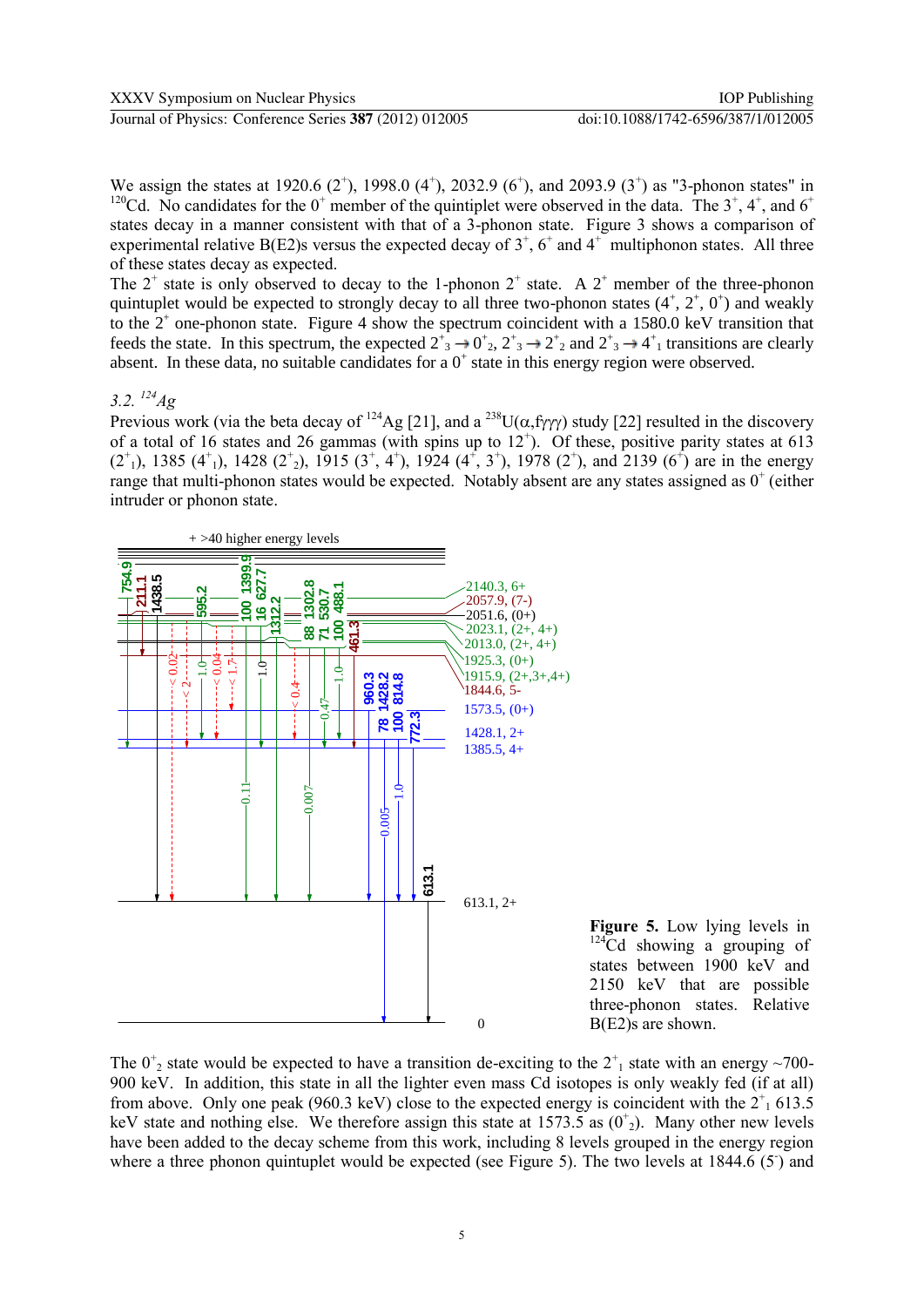Journal of Physics: Conference Series **387** (2012) 012005 doi:10.1088/1742-6596/387/1/012005

2057.9 keV (7) were previously assigned as members of a negative parity band [22]. Our interpretation in the context of possible multiphonon states of the other levels are detailed below.

## *3.2.1. 1915.9 keV level*

This level shows an enhanced decay to the  $2^{\dagger}_2$  and  $4^{\dagger}_1$  levels, and a weak decay to  $2^{\dagger}_1$  level. No feeding into this state was observed from higher energy states. The decay of this state is similar to the decays of the  $3^+$ <sub>1</sub> states in <sup>116,118,120</sup>Cd. We therefore assign this state as  $3^+$ <sub>1</sub>, however  $2^+$  and  $4^+$  are not ruled out.

## *3.2.2. 1925.3 keV level and 2051.6 keV level*

The 1925.3 keV level is only observed to decay to the  $2^+_1$  level. No evidence of a 1925.5 keV gamma is present in the data. We have observed 2 levels feeding it from above. The two levels are at 2526.7 keV (which also decays to the  $2^+$ <sub>1</sub> state), and 2763.0 keV which only decays to this state. The 2051.7 keV only decays to the  $2^+$ <sub>1</sub> level. We assign both these levels as  $0^+$ . The energies of the  $0^+$  intruder states in <sup>118,120,122</sup>Cd are 1615, 1744, and 1992 keV respectively. Cadmium-124 is even further from mid-shell so the energy of its intruder state will increase. Therefore, we assign the 2051.6 keV state as the 2p-2h intruder state.



**Figure 6.** Gammas coincident with the 814.8 keV transition.

## *3.2.3. 2013.0 keV level*

The 2013.0 keV level has an enhanced decay to the  $4^{\dagger}_{1}$  level, and a weak decay to the  $2^{\dagger}_{1}$  level, with no observed feeding from above. An expected 585.1 keV transition to the  $2^+$ <sub>2</sub> level is not observed. Figure 6 shows a portion of the spectrum created by gating on the 814.8 keV  $2^+$ <sub>2</sub>  $\rightarrow 2^+$ <sub>1</sub> transition. The 585 keV gamma is clearly absent. The character of this state is not clear, but can be assigned as either  $4^{+}$  or  $2^{+}$ .

## *3.2.4. 2023.1 keV level*

The only observed decay from this state is to the  $2^+$ <sub>2</sub> level. This state is only weakly populated in the beta decay of <sup>124</sup>Ag, and no feeding from above was observed. The decay of this state is similar to the lighter Cd "3-phonon"  $4^+_1$  states. We therefore assign this state as  $(4^+)$ .

## *3.2.5. 2140.3 keV level*

This level is only observed to decay to the  $4^+$ <sub>1</sub> level. It is fed from above by the known (7) 2383.7 keV and  $2675.2$  keV (8<sup>+</sup>) states [22]. We therefore accept the previous assignment of 6<sup>+</sup> for this state.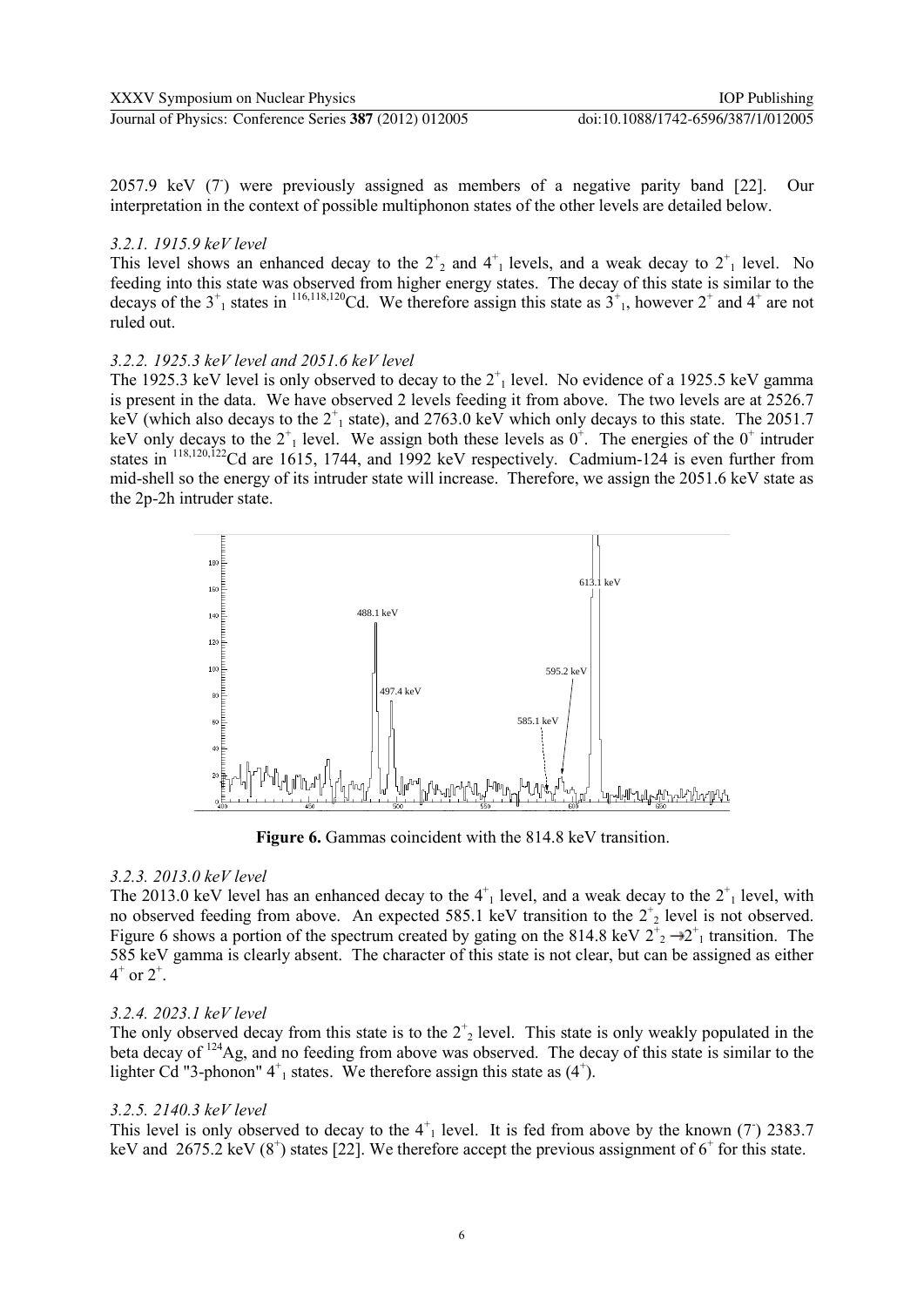Overall, we have found five states that could be considered as candidates for three-phonon states. The decay of these states is very similar to the lighter Cd isotopes. The  $6^+$  (2140.3 keV),  $4^+$  (2023.1 keV) and  $3^+$  (1916.1 keV) members decay in a manner consistent with multi-phonon states, while the 0+  $(1925.3 \text{ keV})$  and likely  $2^+$  member at 2013.0 do not.

*3.3. <sup>126</sup>Ag*

Previous studies on  $^{126}$ Cd reported a total of 5 levels with 6 gammas via the beta decay of  $^{126}$ Ag [21], and decay of a  $\mu$ s (12<sup>+</sup>) isomer of <sup>126</sup>Cd [23]. The reported levels form what appears to be a ground state band and a negative parity band (with spins up to 9). These studies did not observe the  $2^+$ <sub>2</sub> state. In this work, we report the observation of a state at 1579.4 keV that de-excites by a 927.3 gamma transition to the  $2^+$ <sub>1</sub> and a 1579.4 keV gamma to the ground state. We assign this level as the  $2^+$ <sub>1</sub> state based on the systematics of lighter Cd isotopes and predictions by the shell model code OXBASH [21]. The previous beta decay study did not observe this transition because it was masked by contamination from a 928.3 keV gamma-ray from the decay of  $^{126}Sb$  [24].



**Figure 7.** Gamma spectra created by gating on the (a) 666.4 keV  $2^+_1 \rightarrow 0^+$  from the <sup>126</sup>Sb beta decay, and (b) 652.0 keV  $2^+_1 \rightarrow 0^+$  gamma transition from the beta decay of <sup>126</sup>Ag.

The present study also contained a small amount of contamination from <sup>126</sup>Sb. Figure 7a (*top panel*) shows the gammas coincident with the 666.4 keV  $2^+$ <sub>1</sub>  $\rightarrow$  0<sup>+</sup> transition in <sup>126</sup>Te populated via the beta decay of <sup>126</sup>Sb. In this spectrum, a 928.3 keV gamma is present. In Figure 7b (*bottom panel*) gammas coincident with the 652.0 keV  $2^+_1 \rightarrow 0^+$  transition in <sup>126</sup>Cd are presented, which clearly shows a peak at 927.3 keV peak -1 keV different from the <sup>126</sup>Sb contaminant peak (see inset).

Figure 8 shows the decay scheme below 2450 keV. Although there are a few new levels observed in the energy region of interest, they are spread out in energy, and are not good candidates for 3-phonon levels. Unlike the lighter even-mass Ag isotopes, the beta decay of  $126$ Ag is dominated by a large amount of feeding to negative parity states. Analog states to the ones discussed above for <sup>120,124</sup>Cd may be present in this nucleus, but are not observed in this work due to the small feedings of these states via beta decay. In order to make a conclusion about whether or not these states exist, either a lot more statistics is needed, or the states must be populated by another method.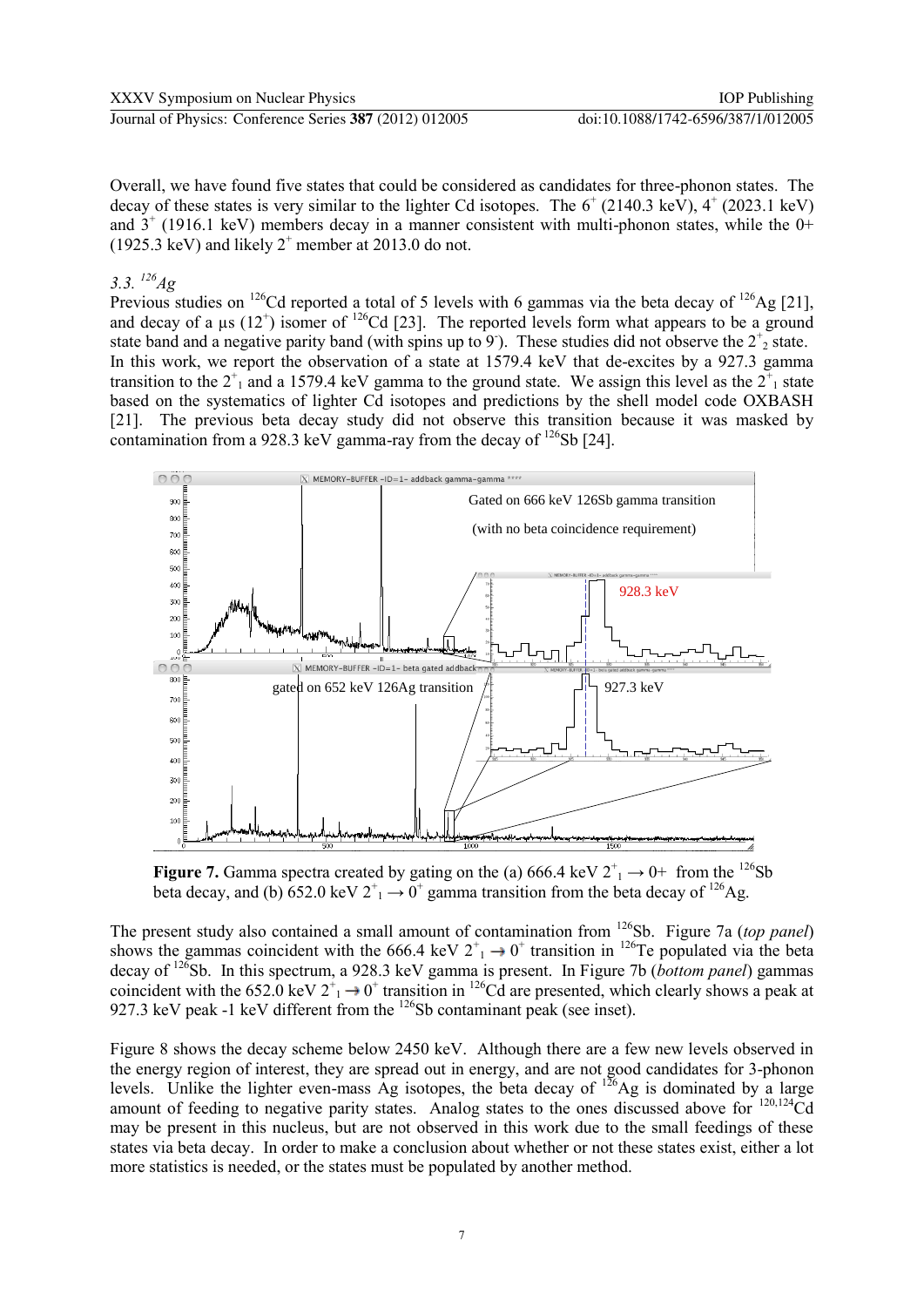

## **4. Conclusions**

The decay pattern of <sup>120,124</sup>Cd are similar to lighter Cd isotopes despite the higher energy of the intruder states. Cadmium-120 and  $124$ Cd show a similar pattern as the lighter Cd isotopes, with no good candidates for  $2^+$  and  $0^+$  3-phonon states. The current situation for  $12^{\circ}$ Cd is unclear as candidate 3-phonon states are absent in this work. Whether this is due to the states not being populated in beta decay or are simply absent cannot be determined.

Are the Cd nuclei really vibrational? Overall, the multi-phonon vibrational approach fails to explain the low-energy structure of these Cd isotopes. We propose an alternate way to describe the low-lying states in Cd by placing them in independent band structures rather than as N-phonon states. In all of these cases there is a ground state band, a quasi-gamma band, and an intruder band. This is illustrated in Figures 9-12 for  $\frac{116}{10}$ Cd [10],  $\frac{118}{10}$ Cd [8],  $\frac{120}{10}$ Cd, and  $\frac{124}{10}$ Cd. This interpretation is more consistent with the experimental data especially for the  $0^+$  and  $2^+$  states, than the three-phonon picture, as the decay pattern from these levels is what would be expected from the decay of independent bands.



Figure 9. Low energy levels in <sup>116</sup>Cd drawn as band structures.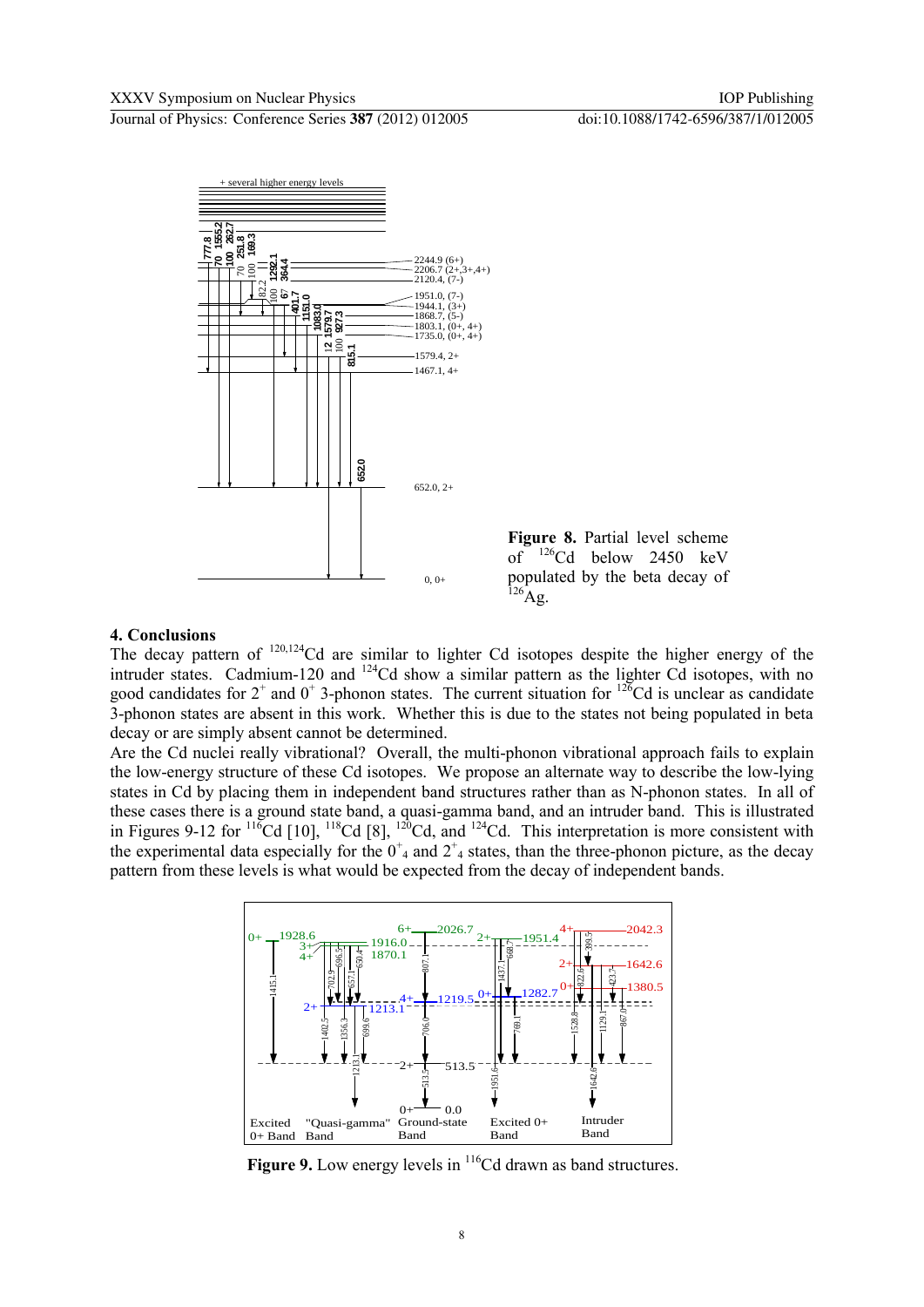Journal of Physics: Conference Series **387** (2012) 012005 doi:10.1088/1742-6596/387/1/012005



**Figure 10.** Low energy levels in <sup>118</sup>Cd drawn as band structures.



**Figure 11.** Low energy levels in  $^{120}$ Cd drawn as band structures.

**Figure 12.** Low energy levels in  $^{124}$ Cd drawn as band structures.

In this work, we have shown that the deviations from  $U(5)$  dynamical symmetry for the heavy evenmass Cd isotopes continue to higher masses even though the intruder states are further away in energy. While these states do not appear to be multiphonon states, their exact nature remains unclear. Future studies using other experimental methods (g-factors, etc.) will be needed to better understand the nature of these states.

## **Acknowledgments**

This work has been supported by the U. S. Department of Energy under contracts DE-AC05- 76OR00033 (UNIRIB), DE-FG05-88ER40407 (Vanderbilt University), DOE-AC05-00OR22725 (ORNL), DE-FG02-96ER40983 (University of Tennessee) and DE-FG02-96ER40978 (Louisiana State University).